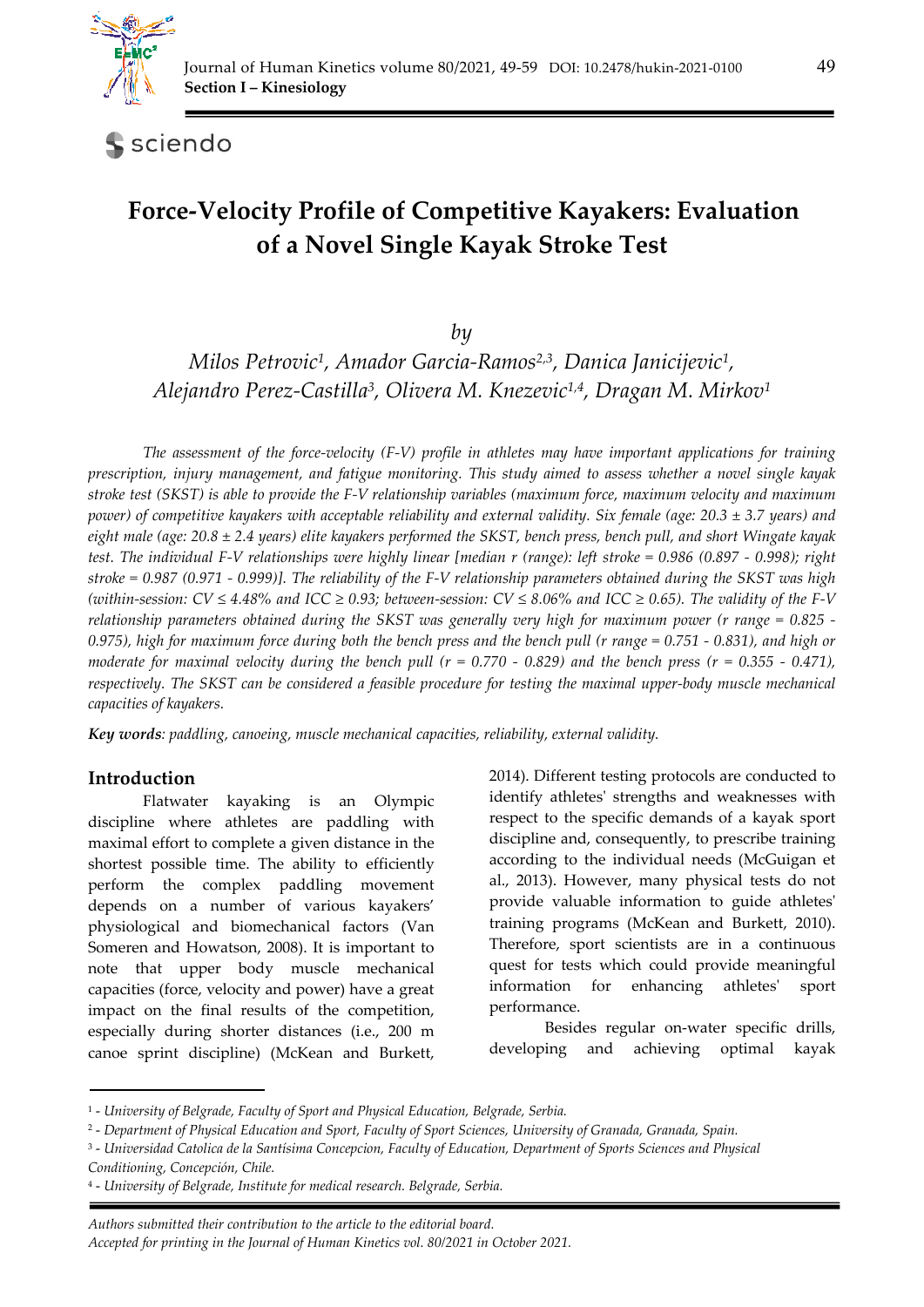performance inevitably include dry-land resistance training of upper body muscles (McKean and Burkett, 2014). One of the reasons for including dry-land exercises is the inability of kayakers to perform their outdoor on-water training sessions during undesirable weather conditions (i.e., low temperatures, rain, etc.). To determine strength of kayakers, basic tests such as the overhead medicine ball throw (López-Plaza et al., 2018), one-repetition maximum (1RM) tests of compound movements including bench press and prone bench pull exercises (McGuigan et al., 2013; McKean and Burkett, 2010, 2014; Ualí et al., 2012), isokinetic tests of elbow flexors (Clarkson et al., 1982), shoulder extension (Tesch, 1983), isometric tests including the hand grip (Hamano et al., 2015), and the bilateral prone bench pull and one arm cable row (Ualí et al., 2012) are used. Several attempts to develop more specific tests consisted of using simulation of the kayak stroke (i.e., to exert a pulling force in the horizontal direction involving trunk rotation, shoulder extension, and elbow flexion in one motion) with an isokinetic device (Van Someren and Howatson, 2008) and tasks under isometric conditions (Steeves et al., 2018). To date, the most specific dry-land test consists of recording maximal power during cycling movements performed on a modified kayak ergometer (kayak Wingate test) (Van Someren and Howatson, 2008). One problem is that the mentioned basic exercises bear little resemblance to the kayak stroke, while the Wingate test reveals peak power, but not the maximal force and velocity capacities. Therefore, it could be important to develop a specific test to evaluate the maximal mechanical capacities of the muscles involved in single kayak strokes.

A testing procedure which has gained popularity over the last years consists of the evaluation of the force-velocity (F-V) relationship. There is compelling evidence that the F-V relationship of multi-joint exercises follows a linear shape (Jaric, 2015). Tests described above (i.e., bench press, bench pull, isokinetic tests, etc.) are limited since they are performed under a single pre-defined movement condition, resulting in a single outcome (e.g., power output, paddling frequency, or exerted force). Consequently, distinguishing among different muscle capacities (Jaric, 2015, 2016) could not be done using the above-mentioned tests. A potential solution could

be based on the approximately linear and exceptionally strong F-V relationship typically observed in various functional tasks, such as vertical jumps, the bench press, the bench pull, etc. (García-Ramos et al., 2017; Giroux et al., 2017; Zivkovic et al., 2017). Therefore, a linear regression model  $[F(V) = F_0 - aV]$  can be used to distinguish between force (*F*0), velocity (*V*0) and maximal power  $(P_{\text{max}})$  producing capacities of the tested muscle groups (Jaric, 2015). In addition to these variables, the F-V slope (i.e., the ratio between *F*0 and *V*0) also provides meaningful information to design individualized training programs (Morin and Samozino, 2016). It has been shown that the F-V relationship recorded for the bench press exercise (García-Ramos et al., 2016; Sreckovic et al., 2015), vertical jumps (García-Ramos et al., 2017), as well as the cycling and arm cranking ergometer (Driss and Vandewalle, 1998) enables reliable and valid assessment of mechanical capacities of muscles acting during multi-joint tasks. However, no protocol has been developed to assess the F-V relationship of muscles involved in tasks simulating the kayak stroke.

To address the problems discussed above, we conducted a study to explore the feasibility of a novel test for assessing the muscle mechanical capacities involved in the kayak stroke. Specifically, the aims of this study were to evaluate the shape (i.e., linear or polynomial) and strength (i.e., magnitude of the *r* coefficient) of the F-V relationship as well as to examine the reliability and external validity of the F-V relationship parameters obtained during the single kayak stroke test (SKST). We hypothesized that (1) the F-V relationship would be highly linear, (2) the F-V relationship parameters would present acceptable reliability, and (3) the F-V relationship parameters obtained during the SKST would present high external validity with respect to the same variables obtained during traditional tests (short Wingate kayak test, bench press and prone bench pull).

# **Methods**

# *Participants*

Fourteen kayakers volunteered to participate in this study [six women (age:  $20.3 \pm$ 3.7 years; body height:  $1.67 \pm 0.05$  m; body mass:  $65.6 \pm 3.5$  kg) and eight men (age:  $20.8 \pm 2.4$  years;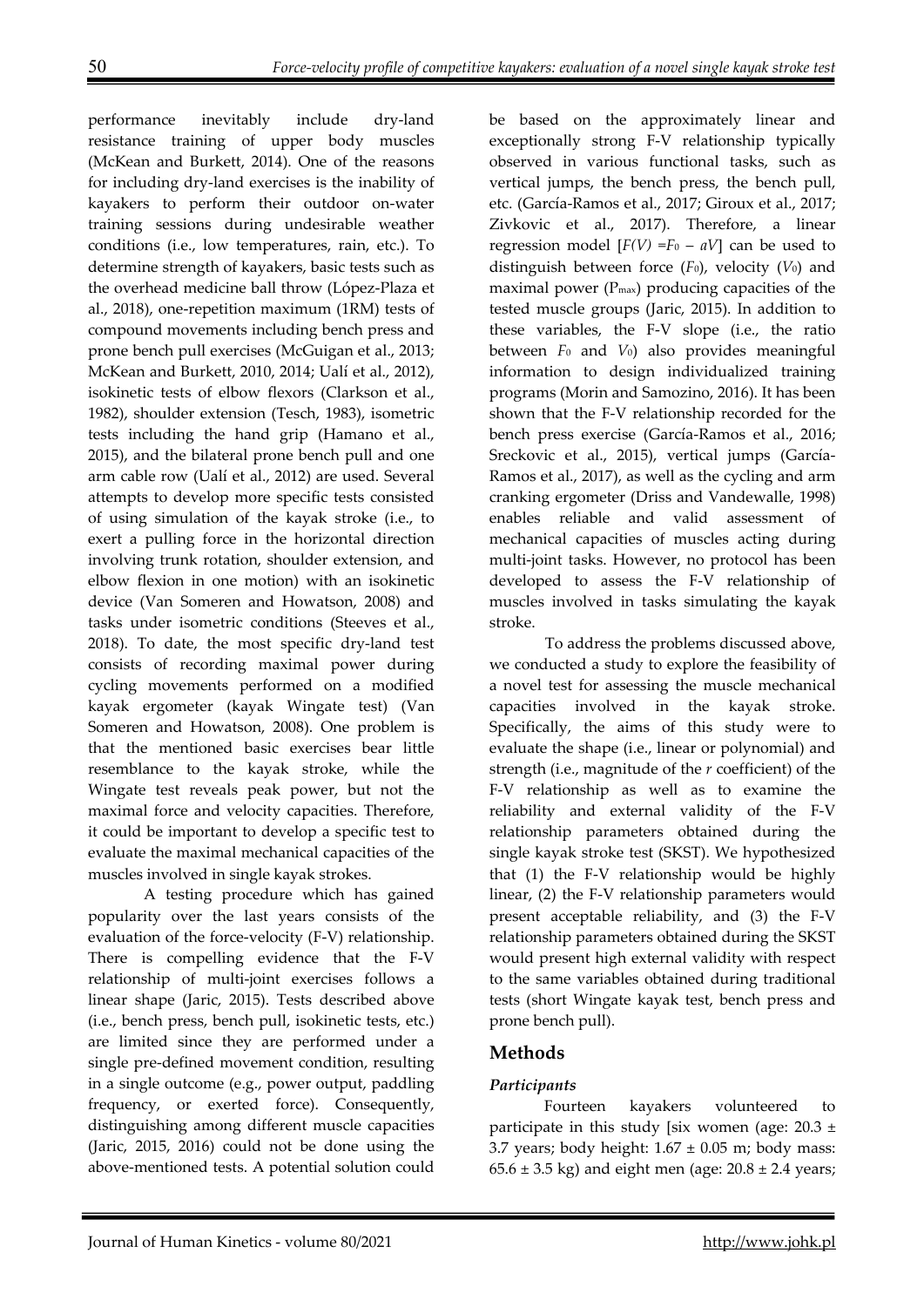body height:  $1.84 \pm 0.05$  m; body mass:  $81.9 \pm 3.5$ kg); mean ± standard deviation (SD)]. All of them were high level athletes with more than five years of competitive experience at a national/international senior level. Kayakers performed an average of  $8.8 \pm 2.5$  training sessions per week. None of the participants had recent injuries and all of them attended testing sessions at rest and without musculoskeletal pain which could negatively affect the study results. Prior to testing, all participants were informed about research aims and procedures and they gave their written consent to participate in the study. The parents or legal guardians provided written consent for under-aged kayakers. The study protocol adhered to the tenets of the Declaration of Helsinki and was approved by the Institutional Review Board.

#### *Experimental Design*

Participants were tested on two sessions separated by 72-96 h. Both testing sessions were preceded by a general warm-up consisting of 5 min of paddling on a kayak ergometer at a low intensity and a standardised dynamic stretching protocol of 5 min which was always guided by the same investigator. The F-V relationship during the novel SKST was evaluated during both testing sessions. The short kayak Wingate test, bench press, and prone bench pull were evaluated only during one testing session. Even though the order of the exercises was randomised, the bench press and prone bench pull were tested on different sessions because they were expected to induce higher fatigue than the short Wingate kayak test due to overall higher loading conditions. Both testing sessions were conducted simultaneously and participants were instructed to avoid any strenuous exercise the day before testing.

Since multiple tests were performed during the same testing session, a possible fatigue effect was tested through the unloaded countermovement jump height and the maximum velocity reached during the bench press throw performed on a Smith machine against an external load of 20 kg (García-Ramos et al., 2018). Countermovement jump height was evaluated with a mobile application (MyJump2), and the bench press throw with a linear position transducer (Hontko HPS-M1, New Taipei City 23545, Taiwan). Three trials of each exercise were performed before and after the testing session and

the average value was used for further comparisons. On average, trivial decreases of 1% in the unloaded countermovement jump height and 1.5% in the bench press throw velocity were observed after the testing procedure, indicating that the testing procedure did not induce meaningful fatigue in our participants.

### *Testing Procedures*

#### *Single kayak stroke test*

The novel kayak test was performed on a custom-made device consisting of a lat machine, a roller device, a railing system and a stick which simulated the paddle (Figure 1). The roller device was attached to the lat machine via non-elastic cable. Two types of cables were used, a short one which was used for transmitting the heavy loads, and a six times longer cable which was used to apply the light loads. The roller device was positioned above the railing system which allowed its sliding after the muscle forces overcame the sum of the weight and friction force. Dimensions of the roller device were 120 x 25 x 25 cm, while the railing system was 11 m long and 20 cm wide. The kayak seat was fixed to the roller device with an adjustable part which served to fix the feet after the knee angle reached between 120 and 130º, as in the real boat. During testing, participants were instructed to apply force using the stick as they would do in a real kayak competition. The stick was attached to the rails with a 50 cm long rope. Hand positioning was the same for all participants: pulling and pushing hands were at 22 and 90 cm from the same end of the stick, respectively. For the left kayak stroke participants sat on the roller device with their right leg and left arm fully extended, maximal trunk rotation in a clockwise direction, and the right wrist 20-30 cm in front of the nose (and vice versa for the right stroke). None of the participants reported discomfort at the starting position. Thereafter, participants performed a ballistic kayak stroke (as fast as possible) always using the same technique to avoid its potential influence on the magnitude of the F-V relationship parameters, and therefore, the validity analysis. The signal for start was "Ready, Go!".

Average values of force and velocity were calculated using data obtained from a linear position transducer (Real Power Pro Globus, Codogne, Italy) positioned to trace the vertical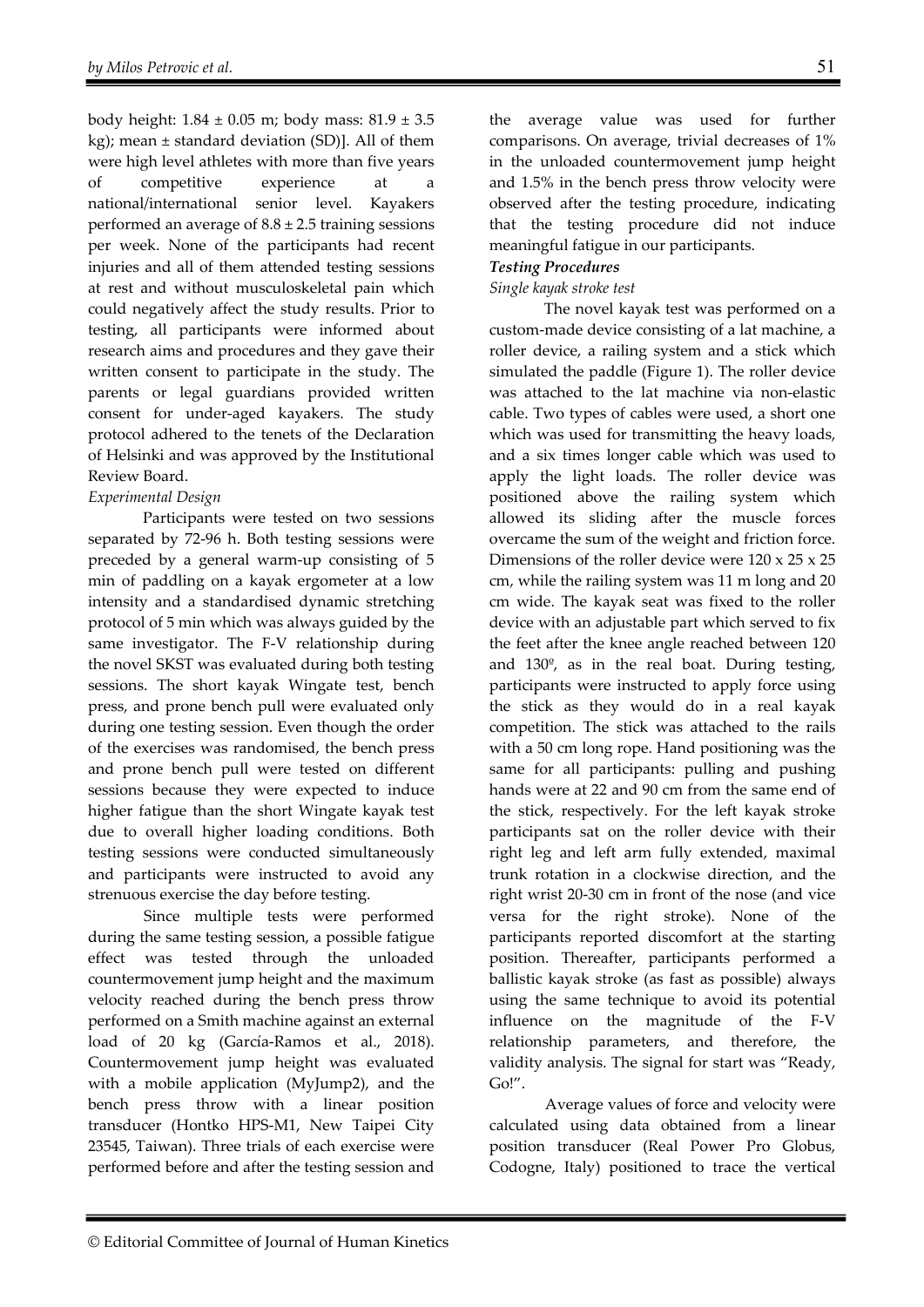weight displacement with a sampling frequency of 1000 Hz. Prior to testing, the linear position transducer was used to determine the pull-off distance (displacement of the weight from the beginning of the movement until the pulling hand was in line with the trochanter major). Note that the selected stroke endpoint coincided with the point where no active forces could be applied on the paddle during kayaking. The velocity value recorded by the linear position transducer was multiplied by a coefficient of transmission (i.e., 5.935) when the long cable was used. The coefficient of friction force (i.e.,  $\mu$  = 0.086) was measured prior to testing and it was later used to correct the force computations.

Participants performed the single kayak stroke against five different loads. The minimum load (L1) was 1 kg for all participants and the maximum load (L5) was the individual 1RM. The three intermediate loads represented the 20%1RM (L2), 50%1RM (L3), and 80%1RM (L4). Participants performed two repetitions with each load separated by 1 min for light loads (L1-L2) and 3 min for heavy loads (L3-L5). The trials on the left and right side were performed in alternate order and, thus, the rest period between trials with the same side was 2 min for light loads, and 6 min for heavy loads. Therefore, the testing protocol consisted of 20 repetitions (two strokes × five loads × two repetitions). The 1RM load was the maximum weight a participant could lift with a proper technique, while the velocities achieved against the lowest load were close to the velocity intercept. Prior to testing, 1RM was determined using an incremental loading test protocol (threefour trials were needed to reach the 1RM).

*Short Wingate kayak test* 

A modified Wingate test was performed on a kayak ergometer (Dansprint ApS, Strandmarksvej 27 C, DK-2650 Hvidovre). Distance between the seat and the footrest was individually adjusted. The test lasted 10 s since in our pilot testing several kayakers reached maximum power within 7-8 s. Participants were instructed to perform an "all-out" effort from the beginning of the test. They began the exercise with a stroke on their preferred side. Two trials were performed, separated by 3 min, and the trial with the maximum power was used for further statistical analyses.

#### *Bench press and prone bench pull exercises*

The incremental loading tests during the bench press and prone bench pull exercises were performed following standard procedures on a Smith machine (Loturco et al., 2018). Five loads were applied during each test: the first load corresponded to the unloaded barbell of the Smith machine (20 kg; L1), second one to 35% of 1RM (L2), third one to 50% of 1RM (L3), fourth one to 65% of 1RM (L4) and fifth one to 80% of 1RM (L5). Participants performed two repetitions against each load. The rest interval was 1 min for the light loads (L1-L2) and 5 min for the heavy loads (L3- L5). A linear position transducer (Hontko HPS-M1, New Taipei City 23545, Taiwan) was attached perpendicularly to the barbell and recorded the displacement-time data at a frequency of 1000 Hz. The mean velocity was calculated from the beginning of the concentric phase until the barbell reached the maximum height.

#### *Force-velocity relationship modelling*

The F-V relationship was determined for the SKST as well as for the bench press and prone bench pull exercises. The F-V relationships were determined by fitting both linear and 2nd order polynomial models to the mean force and velocity data. The corresponding 95% confidence intervals (95% CI) were also calculated to compare the strength of the F-V relationships obtained from the linear and polynomial regression models applied to the averaged across the participants' data. Since corresponding 95% confidence intervals overlapped between these two models, further assessment of the mechanical capacities of tested muscle was done using a linear regression model:  $[F(V) = F_0 - aV]$ , where  $F_0$  represented the force-intercept and a was the slope of the F-V relationship (F-V slope). The velocity intercept (*V0 = F0/a*) and Pmax (Pmax = *F0∙V0/4*) were also calculated (Jaric, 2015). The trial with the highest mean velocity at each load was used for F-V modelling. Prior to F-V modelling, force values were normalised to body mass applying the allometric scaling procedure (Jaric, 2002).

#### *Statistical Analysis*

Descriptive data are presented as mean and SD since they were normally distributed (Shapiro-Wilk test:  $p > 0.05$ ), while the Pearson's correlation coefficients (r) are presented through their median value and interquartile range. The reliability of the F-V relationship parameters (*F*0,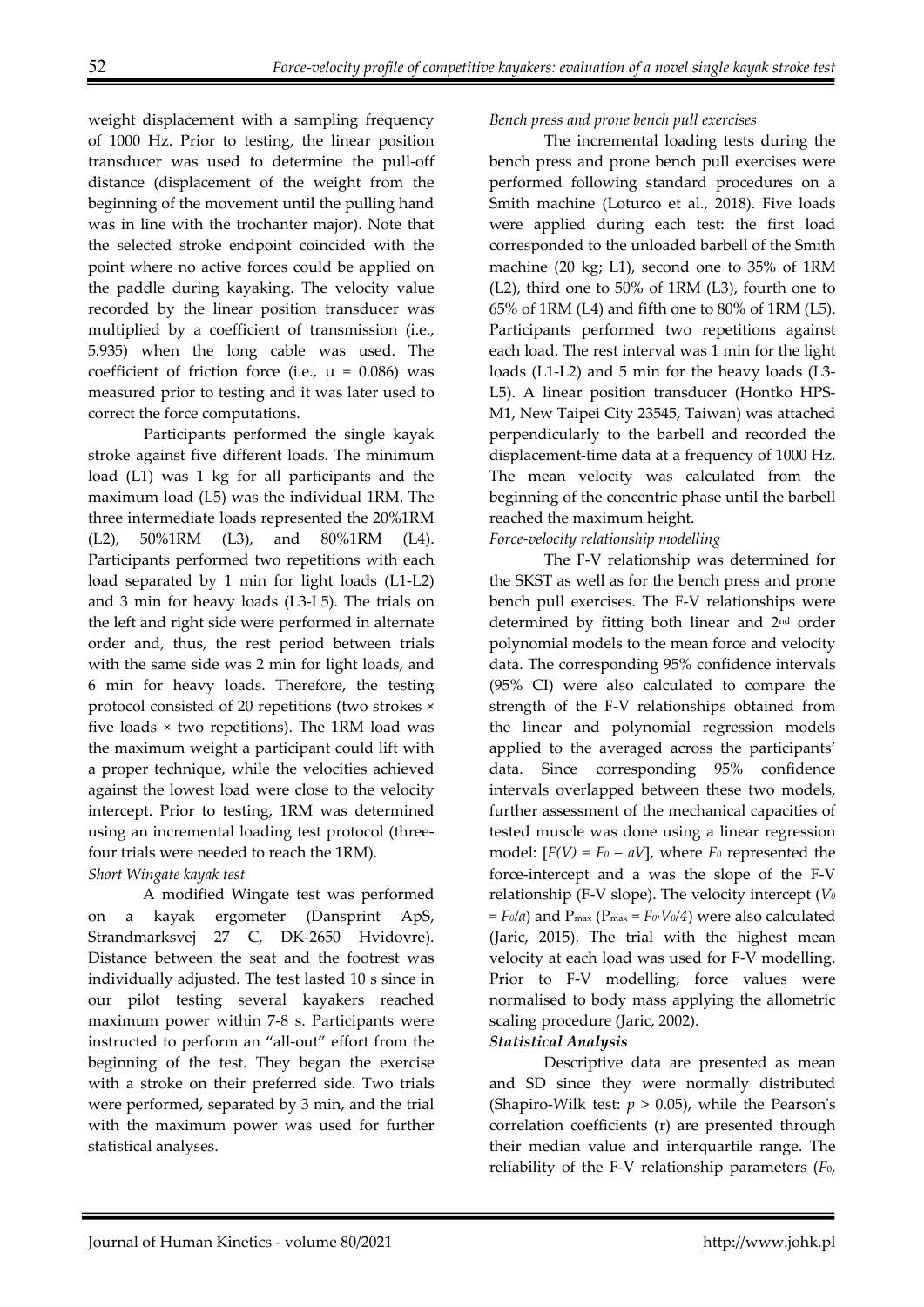*V*0, F-V slope, and *P*max) was assessed through paired sampled t tests, the standard error of measurement (SEM), the coefficient of variation (CV), the intraclass correlation coefficient (ICC, model 3.1), and the corresponding 90% coefficient intervals. Acceptable reliability was defined as a CV < 10% (Hopkins, 2000). The *r* coefficient was used to explore the external validity of the F-V relationship parameters obtained during the SKST with respect to the same variables obtained during the short kayak Wingate test, bench press and prone bench pull. Qualitative interpretations of the *r* coefficients as defined by Hopkins et al. (2009) (0.00–0.09 trivial; 0.10–0.29 small; 0.30–0.49 moderate; 0.50–0.69 large; 0.70–0.89 very large; 0.90–0.99 nearly perfect; 1.00 perfect) are provided for all significant correlations. Reliability analyses were performed using a custom Excel spreadsheet (Hopkins, 2000), while other statistical analyses were performed using the software package SPSS (IBM SPSS version 20.0, Chicago, IL, USA). Statistical significance was set at an alpha level of 0.05.

## **Results**

Linear and 2nd order polynomial F-V relationship models obtained from the single kayak stroke test are depicted in Figure 2. Note that all regression models revealed exceptionally high correlation coefficients  $(r > 0.990)$  and that none of the coefficients of the linear regression models were below the 95% CI of the correlation coefficients obtained from the corresponding polynomial regression models.

The within-session and between-session reliability of the F-V relationship parameters was high with the only exception of the betweensession reliability observed for the F-V slope (CV  $= 12.24 - 13.12\%$ ; ICC  $= 0.28 - 0.40$ ). In addition, results of the depended *t* test showed that there were no between- nor within-session differences (all *p* ≥ 0.10) (Table 1).

The F-V relationship parameters were generally highly correlated with the same variables obtained from traditional tests. Nearly perfect correlations were observed between the maximal power reached during the bench press, prone bench pull, modified Wingate test and Pmax assessed from the F-V relationships during the single kayak strokes (*r* range = 0.825-0.975). Correlations between *F*0 variables were very large

(*r* range = 0.751-0.831), as well as *V*0 for the prone bench pull (*r* = 0.770-0.829). Non-significant correlations were observed for the *V*0 obtained during the bench press exercise  $(r = 0.355 - 0.471)$ (Figure 3).

## **Discussion**

This study aimed to explore the feasibility of a novel test for evaluating the F-V relationship of muscles involved in the single kayak stroke. The results with respect to the SKST revealed (1) high linearity of the F-V relationship, (2) acceptable reliability of the obtained F-V relationship parameters, and (3) generally high external validity of the F-V relationship parameters with respect to the same variables obtained from traditional tests (short Wingate kayak test, bench press and prone bench pull). These findings suggest that the SKST can be utilised to evaluate the muscle mechanical capacities of upper body muscles in kayakers.

To our knowledge, this is the first study which has explored the F-V profile in competitive kayakers not only during the SKST, but also during the bench press and prone bench pull exercises. The high linearity of the F-V relationship observed in the present study during the SKST is in line with our first hypothesis and it brings additional support with respect to the high linearity of the F-V relationship obtained during multi-joint exercises (Giroux et al., 2017; Jaric, 2016; Sreckovic et al., 2015; Zivkovic et al., 2017). An important point to consider is that we used a very wide range of loads (from 1 kg until the 1RM load) covering almost the entire spectrum of the F-V relationship (Figure 2). It should be noted that the F-V relationship of the single kayak stroke remains linear even when the experimental points are located very close to the force and velocity intercepts. Similar results were obtained by Riviere et al. (2017) and Cuevas-Aburto et al. (2018) during the squat and bench press exercises, respectively. Therefore, within the range of loads which can be tested during multi-joint exercises (e.g., a squat, a bench press, or a SKST), it seems that the F-V relationship follows a linear relationship.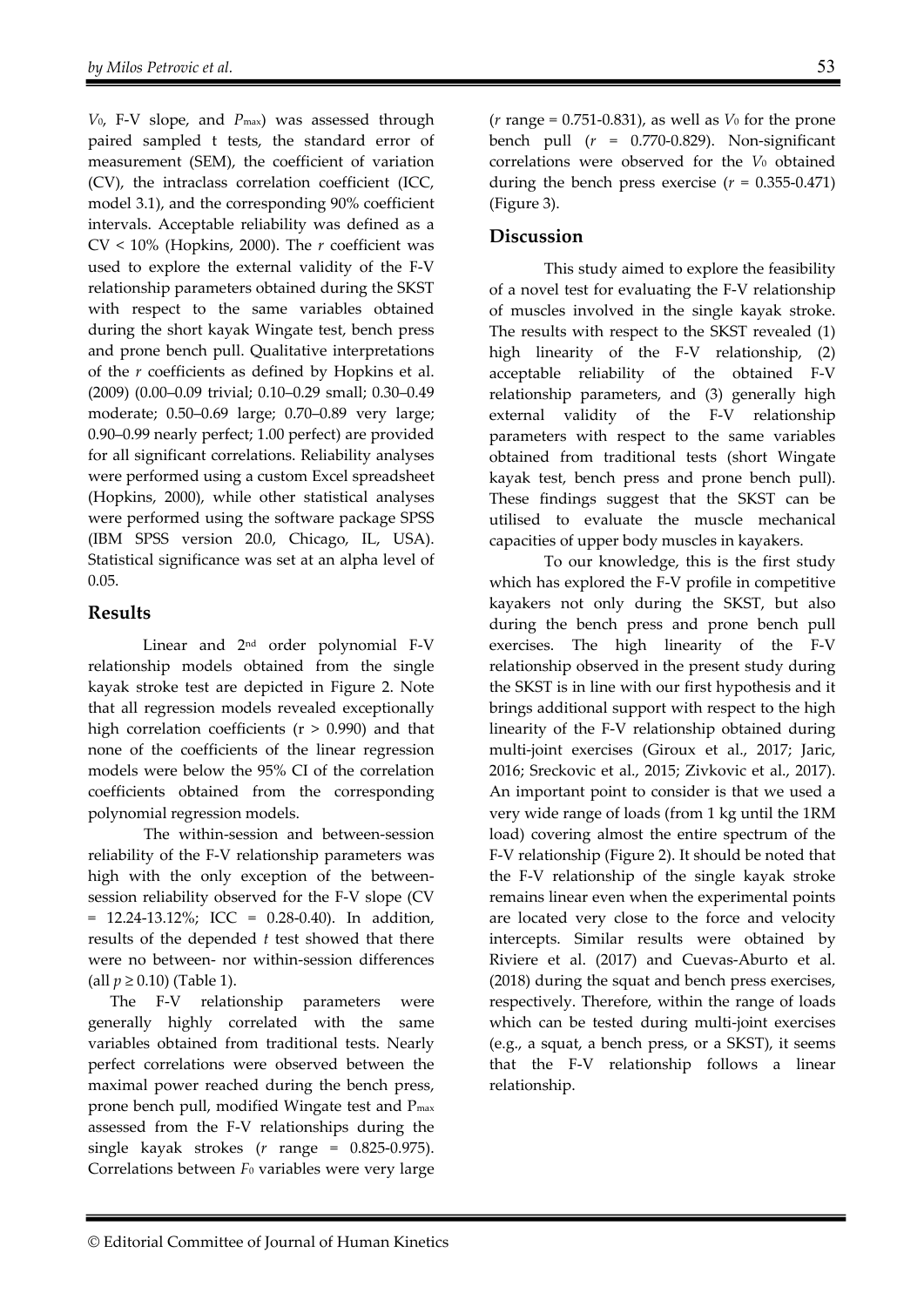|                         |       |                                |                                  | Reliability of the force-velocity relationship variables obtained during the single kayak stroke test |                  |                                  |                          |            |
|-------------------------|-------|--------------------------------|----------------------------------|-------------------------------------------------------------------------------------------------------|------------------|----------------------------------|--------------------------|------------|
|                         | Side  | Variable                       | Trial 1/ Session<br>$\mathbf{1}$ | Trial 2/ Session 2                                                                                    | $\boldsymbol{p}$ | <b>CV</b><br>$(90\% \text{ CI})$ | ICC<br>(90% CI)          | <b>SEM</b> |
| Intraday<br>reliability | Left  | $F_0$ (N/kg <sup>2/3</sup> )   | $25.0 \pm 5.2$                   | $25.1 \pm 5.3$                                                                                        | 0.727            | 3.32<br>(2.59, 4.70)             | 0.98<br>(0.95, 0.99)     | 0.83       |
|                         |       | $V_0$ (m/s)                    | $1.63 \pm 0.18$                  | $1.62 \pm 0.19$                                                                                       | 0.890            | 3.19<br>(2.49, 4.53)             | 0.93<br>(0.85, 0.97)     | 0.05       |
|                         |       | $a$ (N/kg <sup>2/3</sup> ·s/m) | $15.3 \pm 2.5$                   | $15.4 \pm 2.8$                                                                                        | 0.694            | 5.93<br>(4.63, 8.41)             | 0.90<br>(0.78, 0.96)     | 0.91       |
|                         |       | $P_{max}$ (W/kg $^{2/3}$ )     | $10.3 \pm 3.0$                   | $10.3 \pm 2.9$                                                                                        | 0.965            | 3.24<br>(2.52, 4.59)             | 0.99<br>(0.97, 1.00)     | 0.33       |
|                         | Right | $F_0$ (N/kg <sup>2/3</sup> )   | $23.6 \pm 5.2$                   | $24.0 \pm 4.6$                                                                                        | 0.278            | 4.28<br>(3.34, 6.06)             | 0.96<br>(0.92, 0.98)     | 1.02       |
|                         |       | $V_0$ (m/s)                    | $1.61\pm0.19$                    | $1.61 \pm 0.19$                                                                                       | 0.968            | 3.08<br>(2.40, 4.36)             | 0.94<br>(0.87, 0.97)     | 0.05       |
|                         |       | $a (N/kg^{2/3} \cdot s/m)$     | $14.5 \pm 2.5$                   | $14.8 \pm 2.0$                                                                                        | 0.318            | 6.02<br>(4.69, 8.53)             | 0.86<br>(0.71, 0.94)     | 0.88       |
|                         |       | $P_{\text{max}}(W/kg^{2/3})$   | $9.7 \pm 2.9$                    | $9.8 \pm 2.7$                                                                                         | 0.388            | 3.75<br>(2.93, 5.32)             | 0.99<br>(0.97, 0.99)     | 0.37       |
| Interday<br>reliability | Left  | $F_0$ (N/kg <sup>2/3</sup> )   | $25.6 \pm 5.1$                   | $24.3 \pm 4.5$                                                                                        | 0.233            | 6.33<br>(4.83, 9.40)             | 0.91<br>(0.78, 0.96)     | 1.58       |
|                         |       | $V_0$ (m/s)                    | $1.66 \pm 0.19$                  | $1.67 \pm 0.25$                                                                                       | 0.336            | 8.06<br>(6.15, 11.98)            | 0.65<br>(0.29, 0.84)     | 0.13       |
|                         |       | $a$ (N/kg <sup>2/3</sup> ·s/m) | $15.4 \pm 2.6$                   | $14.5 \pm 1.9$                                                                                        | 0.267            | 13.12<br>(10.00, 19.49)          | 0.28<br>$(-0.21, 0.63)$  | 1.97       |
|                         |       | $P_{\text{max}}(W/kg^{2/3})$   | $10.7 \pm 3.0$                   | $10.3 \pm 3.0$                                                                                        | 0.820            | 5.47<br>(4.17, 8.13)             | 0.97<br>(0.92, 0.99)     | 0.58       |
|                         | Right | $F_0$ (N/kg <sup>2/3</sup> )   | $24.4 \pm 5.0$                   | $23.9 \pm 4.6$                                                                                        | 0.691            | 7.70<br>(5.87, 11.44)            | $0.87\,$<br>(0.70, 0.94) | 1.86       |
|                         |       | $V_0$ (m/s)                    | $1.64 \pm 0.20$                  | $1.69 \pm 0.23$                                                                                       | 0.114            | 6.25<br>(4.76, 9.28)             | 0.79<br>(0.53, 0.91)     | 0.10       |
|                         |       | $a$ (N/kg <sup>2/3</sup> ·s/m) | $14.8 \pm 2.4$                   | $14.2 \pm 2.1$                                                                                        | 0.654            | 12.24<br>(9.33, 18.18)           | 0.40<br>$(-0.07, 0.70)$  | 1.78       |
|                         |       | $P_{\text{max}}(W/kg^{2/3})$   | $10.2 \pm 2.9$                   | $10.2 \pm 3.0$                                                                                        | 0.100            | 7.47<br>(5.69, 11.09)            | 0.94<br>(0.86, 0.98)     | 0.76       |

*F*0*, maximum force; V*0*, maximum velocity; a, force-velocity slope; P*max*, maximum power; p, p-value; CV, coefficient of variation; ICC, interclass correlation coefficient; SEM, standard error of measurement; 90% CI; 90% confidence interval.*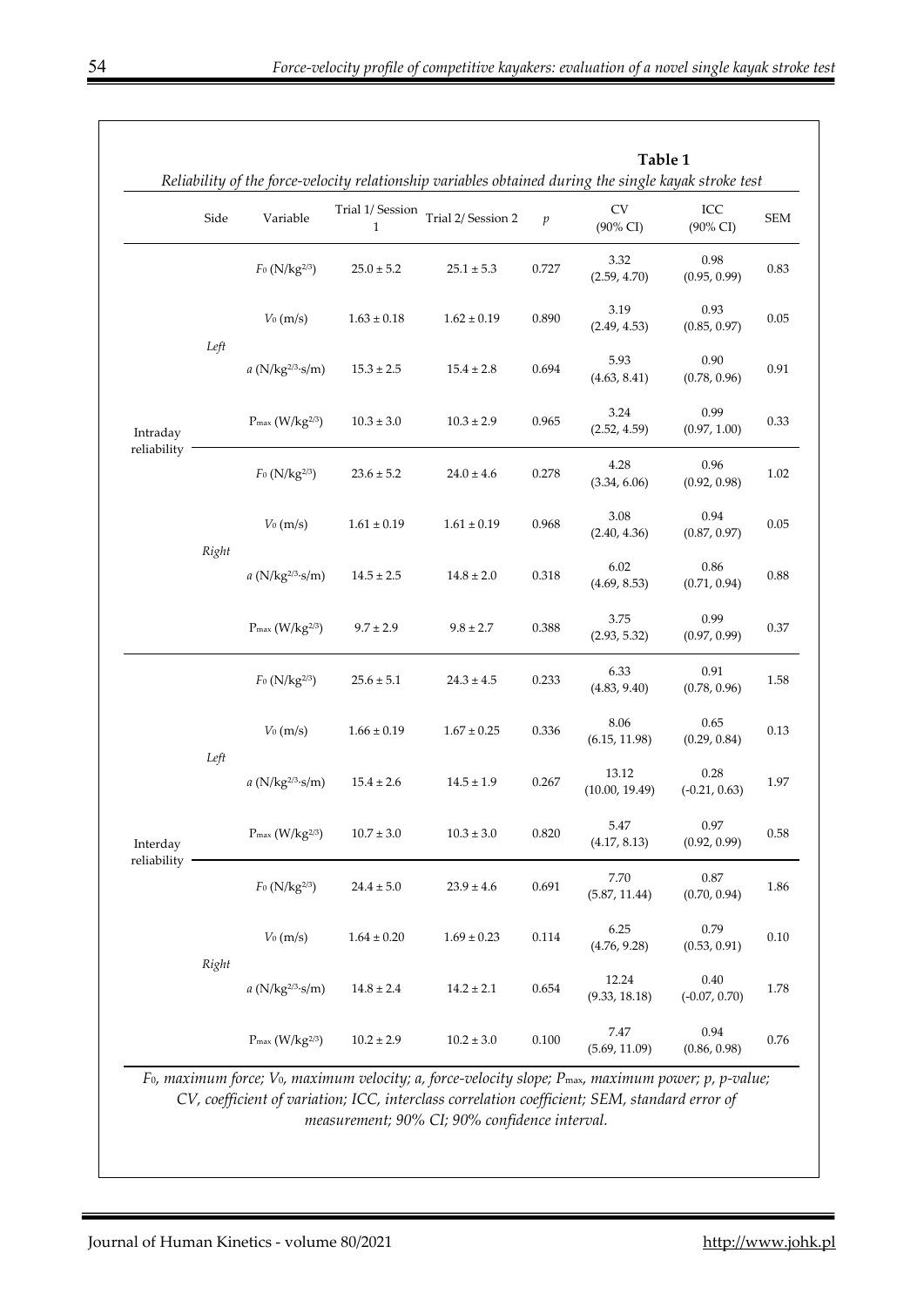

*Linear and polynomial force-velocity relationships obtained from the averaged across the participants' force and velocity data during the single kayak stroke test. The regression equations are shown with the corresponding Pearson's correlation coefficients (r) and 95% confidence intervals.*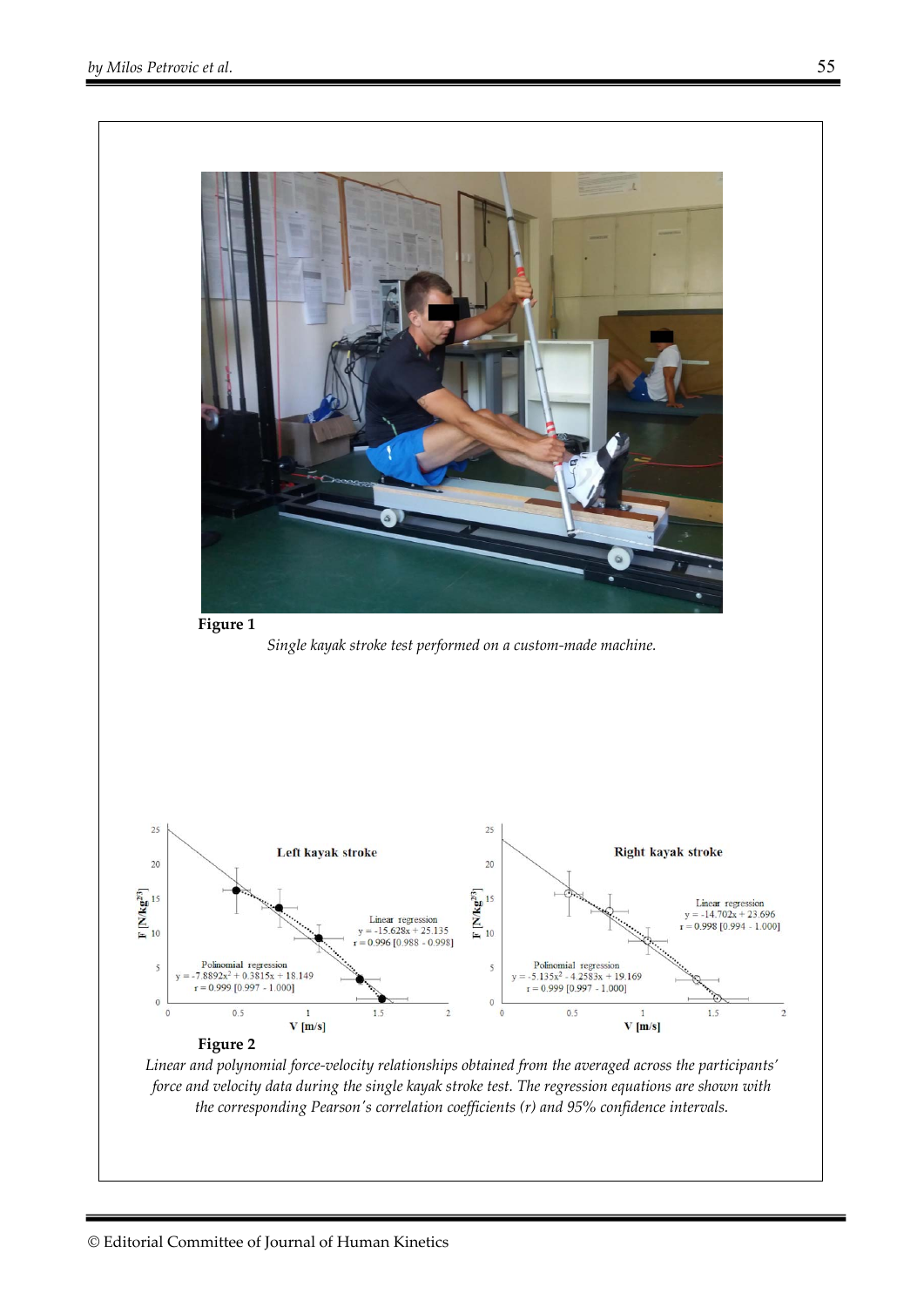

Our second hypothesis was also confirmed since the F-V relationship parameters obtained during the kayak strokes generally revealed high reliability. Particularly, the within session reliability of all F-V relationships was high. Absolute between session reliability ranged from low (for the F-V slope) to high (for *F*0 and Pmax). Acceptable reliability of the F-V relationship parameters has also been reported for other multijoint exercises such as vertical jumps (Cuk et al., 2014; García-Ramos et al., 2017), bench press

(García-Ramos et al., 2016; Sreckovic et al., 2015) and the leg cycle ergometer exercise (García-Ramos et al., 2018). It is known that for obtaining the F-V relationship parameters with high reliability, the experimental points should be as close as possible to the axis intercepts (García-Ramos and Jaric, 2018). The addition of one experimental point very close to the velocityintercept during the SKST could be responsible for the higher reliability of *V*0 variable observed in the present study compared to the reliability of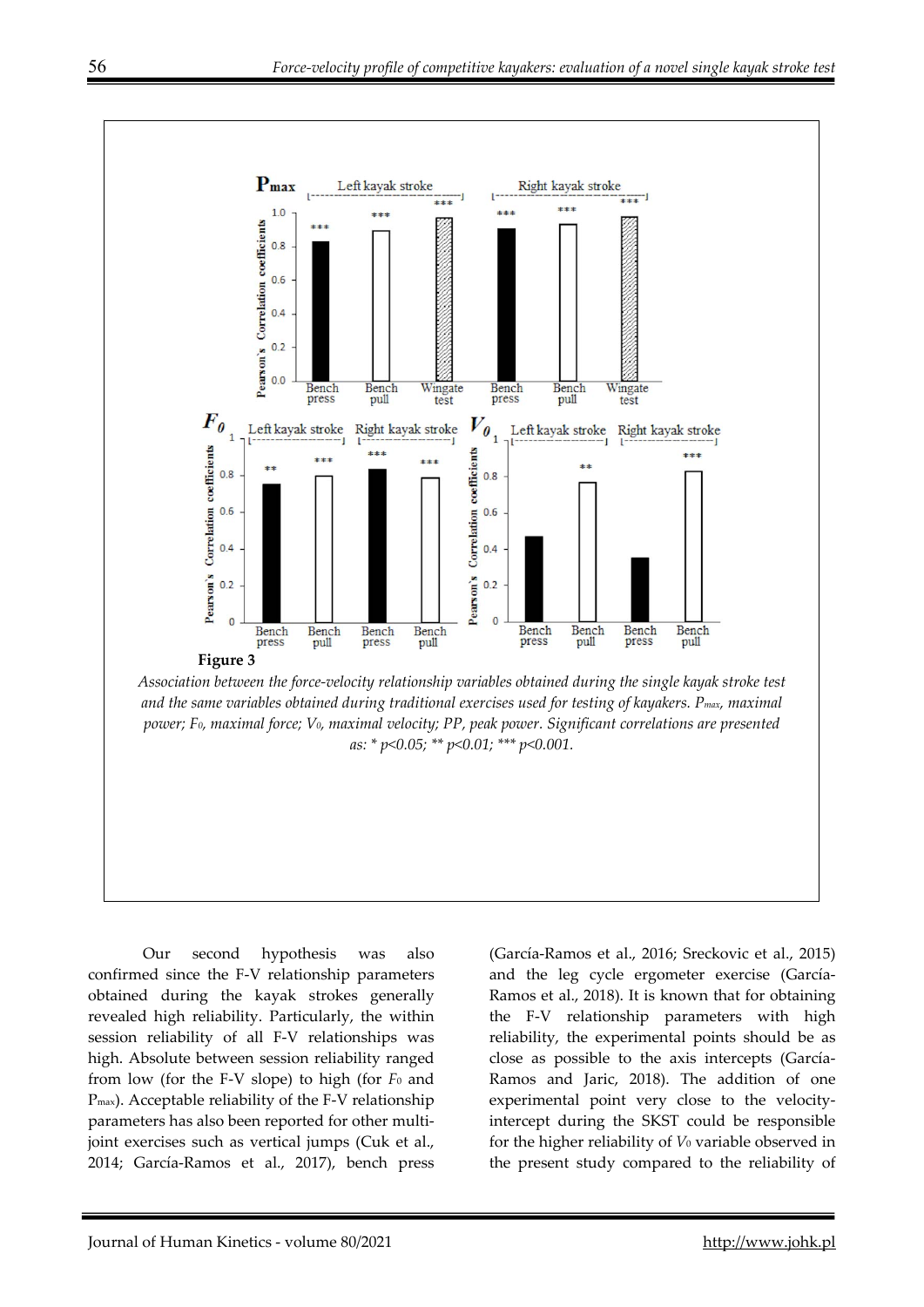the same variable in exercises such as the vertical jump and the bench press (Cuevas-Aburto et al., 2018; García-Ramos et al., 2016). Regarding the somewhat lower between-session reliability for the F-V slope and *V*0, there are still no data to elucidate whether the observed phenomenon originates from the tested task, from the participants' skill, or from other factors. Nevertheless, the discussed findings generally suggest that obtained variables could be reliable indices of mechanical capacities of the muscles engaged in a single kayak stroke (Van Someren and Howatson, 2008).

Confirming our last hypothesis, the results of the external validity showed high agreement of *F0* with corresponding variables obtained from traditional exercises commonly used for testing kayakers (bench press and prone bench pull) and Pmax with the maximal power reached during the modified Wingate test on a kayak ergometer (García-Pallarés et al., 2010; Papandreou et al., 2018; Van Someren and Howatson, 2008). Finally, while the external validity of  $V_0$  obtained during the SKST was high with respect to *V*0 obtained during the prone bench pull, the agreement of *V*0 with the same variable from the bench press ranged from low to moderate. Since this is the first study evaluating the F-V relationship obtained from single kayak strokes, there are no data regarding agreement of *F0*, *V*0 and Pmax with directly measured force, power and velocity obtained from other upper body performance tests. The lower correlations observed for *V*0 in the bench press (pushing exercise) compared to the bench pull (pulling exercise) could be explained by different movement patterns with respect to the SKST (pulling exercise) and also by the lower reliability of *V*0 obtained during the bench press exercise when light loads were not used for F-V modelling (Cuevas-Aburto et al., 2018). The high external validity of the F-V relationship parameters suggests that the SKST could be used for routine dry-land testing of kayakers as an alternative to presumably less specific tests, such as the bench pull and bench press exercise.

As a limitation of this study, it is possible that the reliability of the SKST would be reduced with less experienced kayakers and, therefore, the use of this test might be limited to kayakers with a high level of expertise. Although a custom-made

machine was built for the present study, coaches interested in assessing the F-V relationship could use the commercially available "Catch Force" machine. However, the "Catch Force" machine has an inclination of 11º with respect to the horizontal plane which can negatively impact the reliability of *V*0 due to the higher distance between the experimental points and the velocityintercept (García-Ramos and Jaric, 2018). It should also be noted that the sample size was small (6 women and 8 men). This was due to the restrictive inclusion criteria regarding the level of kayakers and also to the difficulties of elite athletes to attend the laboratory on multiple occasions. Therefore, the sample size was very difficult to increase. Although multicenter reliability studies have been proposed to solve the limitation of the small sample size (García-Ramos and Janicijevic, 2020), this was not possible in the present study due to the custom-made device used to evaluate the novel single kayak stroke test. Finally, this study did not compare the results of the SKST with on-water kayak performance. Future studies should elucidate whether the SKST is able to discriminate between athletes of different competitive levels, disciplines (sprinters *vs.* endurance) and sexes.

In conclusion the single kayak stroke test is a feasible procedure for testing maximal upperbody mechanical capacities of kayakers. The feasibility of the single kayak stroke test is supported by the high linearity of the F-V relationship as well as by the acceptable reliability and high external validity of the F-V relationship parameters. Due to the higher face validity of the SKST, its implementation can be proposed for obtaining more meaningful information about the maximal mechanical capacities (i.e., *F*0, *V*0, F-V slope, and Pmax) of upper-body muscles in comparison to the modified kayak Wingate test (which only provides information on peak power) or traditional resistance training exercises such as the bench press and the bench pull. However, future studies should explore the association between the F-V parameters obtained during the SKST and on-water kayaking performance.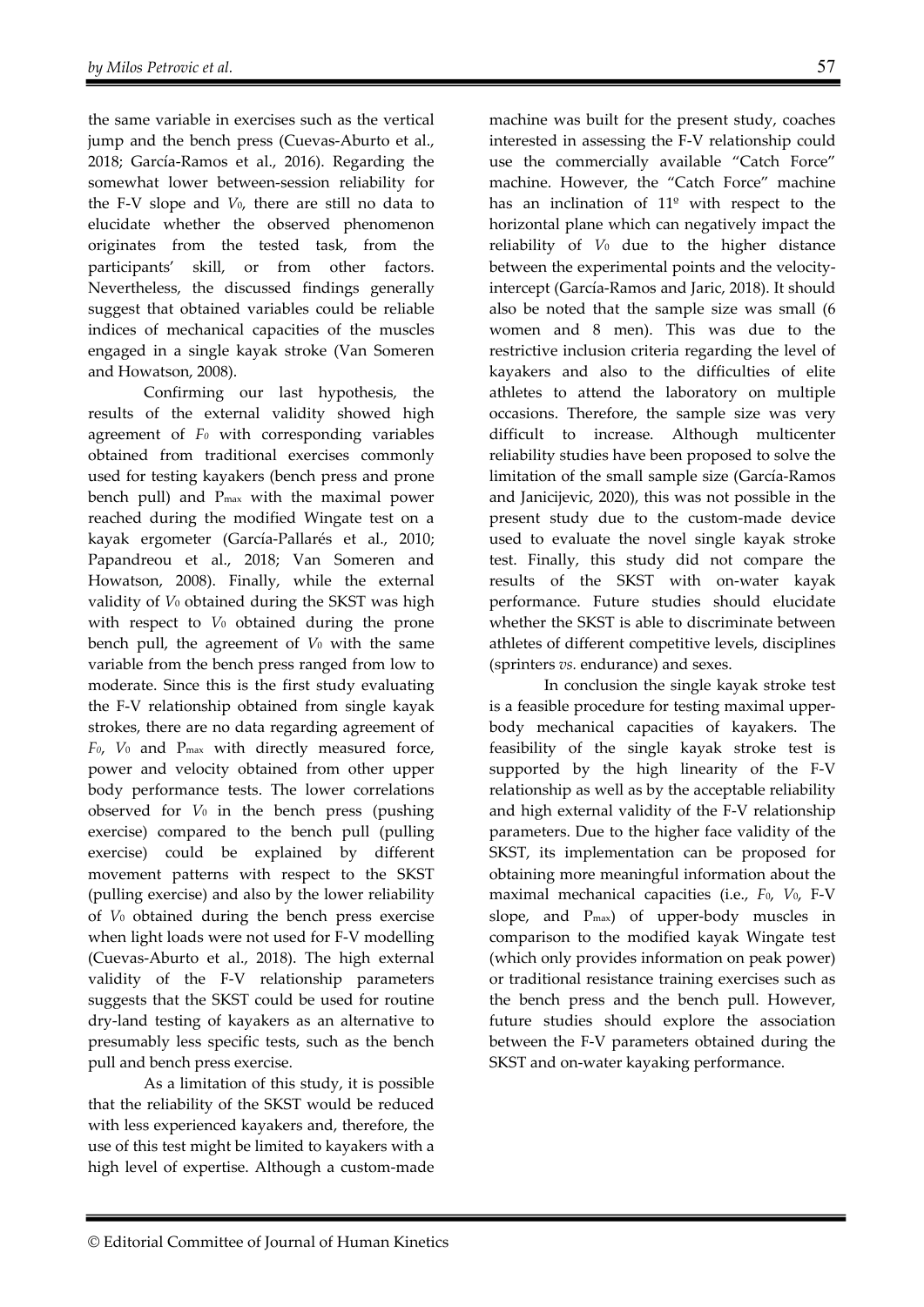## **Acknowledgements**

This work was supported by the grants 451-03-68/2020-14/200021 and 451-03-68/2020-14/200015 from the Ministry of Education, Science and Technological Development of the Republic of Serbia and by the University of Granada under a post-doctoral grant (perfeccionamiento de doctores) awarded to AGR. In addition, the authors wish to thank Josip Firez and Nikola Andreić for making a custom-made machine for measuring capabilities of muscles involved in kayak strokes.

## **References**

- Clarkson PM, Kroll W, Melchionda AM. Isokinetic strength, endurance, and fiber type composition in elite American paddlers. *Eur J Appl Physiol Occup Physiol,* 1982; 48: 67-76
- Cuevas-Aburto J, Ulloa-Díaz D, Barboza-González P, Chirosa-Ríos LJ, García-Ramos A. The addition of very light loads into the routine testing of the bench press increases the reliability of the force-velocity relationship. *PeerJ,* 2018; 6: e5835
- Cuk I, Markovic M, Nedeljkovic A, Ugarkovic D, Kukolj M, Jaric S. Force–velocity relationship of leg extensors obtained from loaded and unloaded vertical jumps. *Eur J Appl Physiol,* 2014; 114: 1703-1714
- Driss T, Vandewalle H. Maximal power and force-velocity relationships during cycling and cranking exercises in volleyball players: Correlation with the vertical jump test. *J Sports Med Phys Fitness,* 1998; 38: 286-293
- García-Pallarés J, Sánchez-Medina L, Pérez CE, Izquierdo-Gabarren M, Izquierdo M. Physiological effects of tapering and detraining in world-class kayakers. *Med Sci Sports Exerc,* 2010; 42: 1209-1214
- García-Ramos A, Feriche B, Pérez-Castilla A, Padial P, Jaric S. Assessment of leg muscles mechanical capacities: Which jump, loading, and variable type provide the most reliable outcomes? *Eur J Sport Sci,* 2017; 17: 690-698
- García-Ramos A, Janicijevic D. Potential benefits of multicenter reliability studies in sports science: A practical guide for its implementation. *Isokinet Exerc Sci,* 2020; 28: 199–204
- García-Ramos A, Jaric S, Padial P, Feriche B. Force–velocity relationship of upper body muscles: traditional versus ballistic bench press. *J Appl Biomech,* 2016; 32: 178-185
- García-Ramos A, Jaric S. Optimization of the force-velocity relationship obtained from the bench press throw exercise: An a-posteriori multicentre reliability study. *Int J Sports Physiol Perform,* 2018; 14: 1-20
- García-Ramos A, Torrejón A, Feriche B, et al. Selective effects of different fatigue protocols on the function of upper body muscles assessed through the force-velocity relationship. *Eur J Appl Physiol,* 2018; 118: 439- 447
- García-Ramos A, Torrejón A, Morales-Artacho AJ, Pérez-Castilla A, Jaric S. Optimal resistive forces for maximizing the reliability of leg muscles' capacities tested on a cycle ergometer. *J Appl Biomech,* 2018; 34: 47-52
- Giroux C, Maciejewski H, Ben-Abdessamie A, Chorin F, Lardy J, Ratel S, Rahmani A. Relationship between force-velocity profiles and 1,500-m ergometer performance in young rowers. *Int J Sports Med,* 2017; 38: 992-1000
- Hamano S, Ochi E, Tsuchiya Y, Muramatsu E, Suzukawa K, Igawa S. Relationship between performance test and body composition/physical strength characteristic in sprint canoe and kayak paddlers. *Open access J Sport Med*, 2015; 6: 191-199
- Hopkins W, Marshall S, Batterham A, Hanin J. Progressive statistics for studies in sports medicine and exercise science. *Med Sci Sports Exerc,* 2009; 41: 3-12
- Hopkins W. Measures of reliability in sports medicine and science. *Sport Med,* 2000; 30: 1-15
- Jaric S. Force-velocity relationship of muscles performing multi-joint maximum performance tasks. *Int J Sports Med,* 2015; 36: 699-704
- Jaric S. Muscle strength testing: use of normalisation for body size. *Sports Med,* 2002; 32: 615-631
- Jaric S. Two-load method for distinguishing between muscle force, velocity, and power-producing capacities. *Sport Med,* 2016; 46: 1585-1589
- López-Plaza D, Alacid F, Rubio JÁ, López-Miñarro PÁ, Muyor JM, Manonelles P. Morphological and physical fitness profile of young female sprint kayakers. *J Strength Cond Res*, 2018; 33: 1